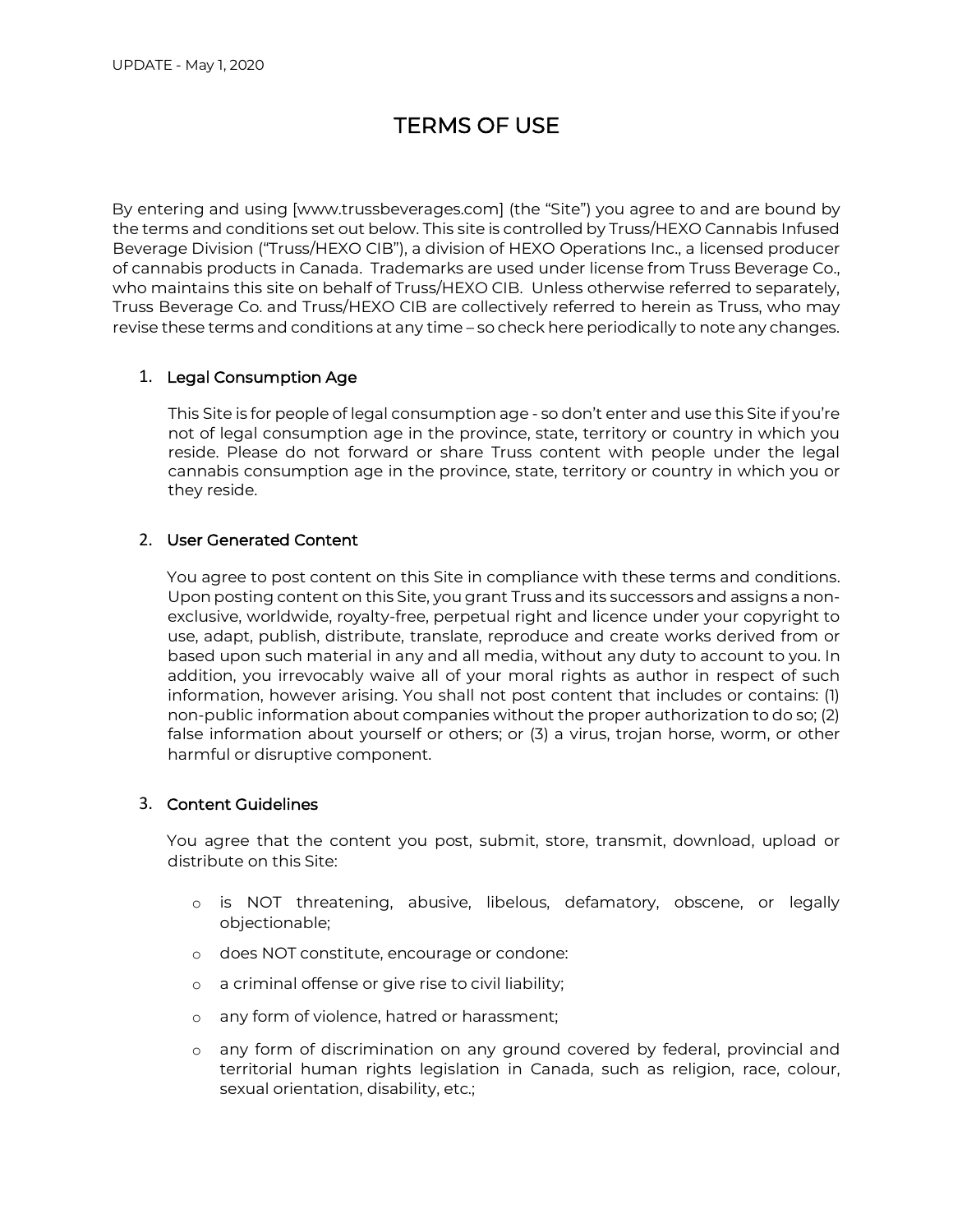- o does NOT contravene any applicable law, regulation, policy, guidelines or industry standard, as determined by Truss;
- o does NOT communicate, depict or encourage:
	- o immoderate or irresponsible consumption of cannabis;
	- o consumption of cannabis by individuals who appear to be under legal consumption age;
	- o an association between consumption of alcohol, cannabis and any skilled or dangerous activity;
	- o consumption of cannabis in general;
- o Does NOT involve the unauthorized use of information, software, music, trademarks, photographic images, personality rights or other material protected by copyright, or other intellectual property right, without the permission of the copyright owner or the holder of the intellectual property right.

#### 4. Monitoring

At any time and without notice, Truss may screen, disallow, review, edit or remove any content posted by you that appears to violate these terms and conditions. Truss has the right, but not the obligation, to monitor any content on this Site to determine compliance with these terms and conditions and other Truss policies and to satisfy any applicable law, regulation, policy, guidelines or industry standard or authorized government request. Truss does not endorse any content submitted by you or by others. You agree not to rely on any content as being screened, reviewed, monitored or approved by Truss.

#### 5. Access

You shall use this Site for lawful purposes only. Truss has the right to deny any person access to this Site or any portion thereof without notice. Truss has the right to immediately terminate your access to this Site where your conduct is unacceptable, as determined by Truss in its sole discretion, or where you have breached any of these terms and conditions or any other policy on this Site. Truss has the right to change or discontinue any aspect or feature of this Site, including, but not limited to, content, hours of availability, and equipment needed for access or use.

#### 6. Copyright and Other Intellectual Property

The trademarks and logos on this Site are registered and unregistered trademarks of Truss Beverage Co., used under license by Truss/HEXO CIB and/or are used under licence from, or with the consent of, the respective trademark owner. The display of trademarks or trade names on this Site does not convey or create any licence or other rights in these marks or names and their use without the written consent of Truss or the respective trademark owner is strictly prohibited.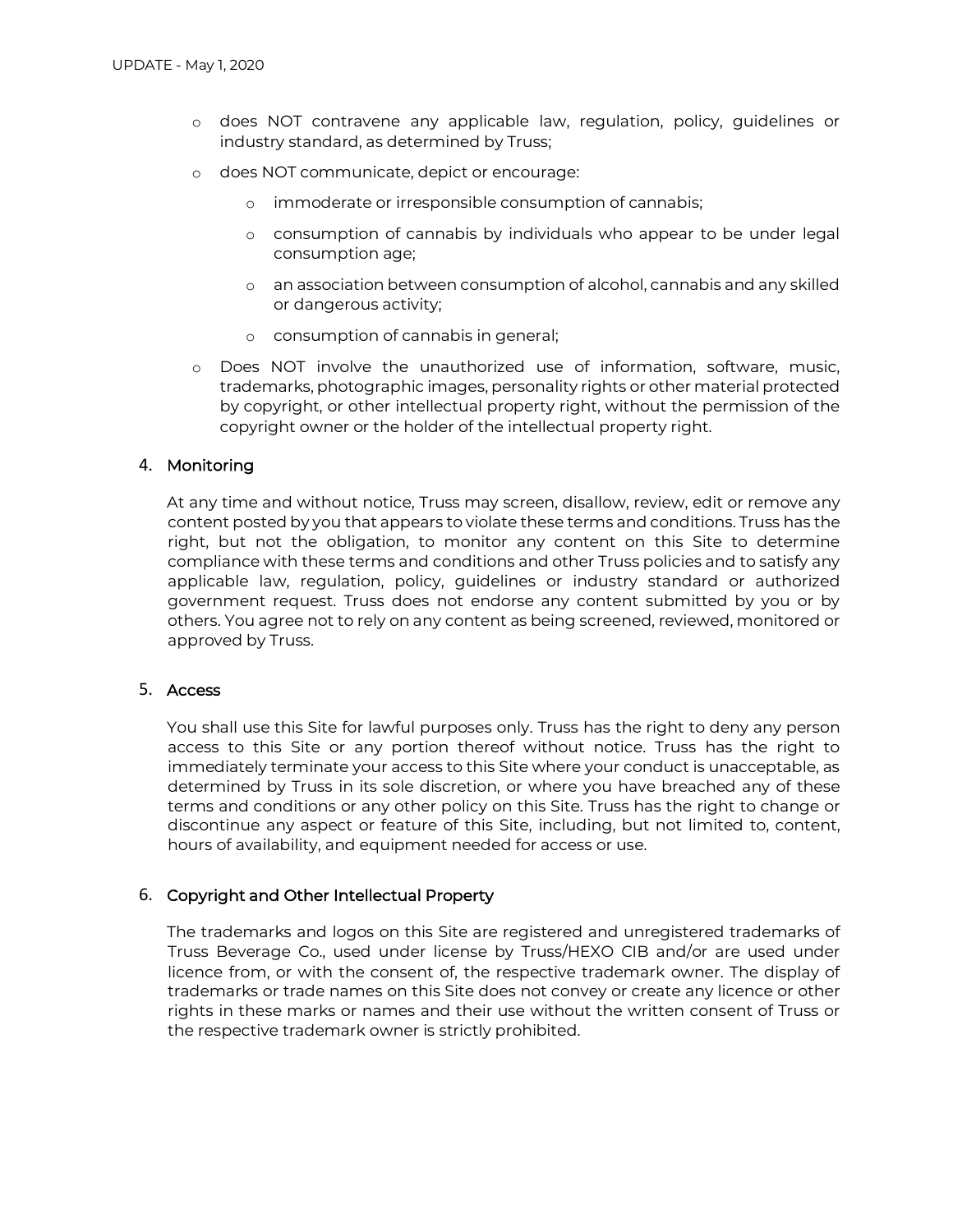### 7. Limited Licence

Truss grants to you a strictly limited licence to display on your computer, print, download and use a single copy of the underlying HTML, text, audio clips, video clips and other content on this Site, for non-commercial (personal or educational) purposes only, provided that: (1) you do not modify any such content; and (2) you include with and display on each copy of such content the associated copyright notice and this limited license. No other use is permitted. Without limiting the generality of the foregoing, you may not: (1) make any commercial use of such content; (2) include such content in or with any product that you create or distribute; (3) copy such content onto your or any other person's website; or (4) distribute such content to anyone whatsoever. Notwithstanding the above, nothing contained in this licence shall be construed as conferring any right under any copyright of Truss or any other person who owns the copyright in content provided on this Site.

#### 8. Use At Your Own Risk (Indemnification)

By entering and using this Site you agree that you do so at your own risk. You submit and post content, including personal information about yourself and others, at your own risk. You rely on content posted by others at your own risk. Truss does not warrant the quality, accuracy or completeness of any claims, statements or information on this Site. Truss makes no representations about the suitability of any information or products contained or offered on this Site for any purpose. All information is provided "as is" without warranty or condition of any kind. This Site may include inaccuracies or typographical errors. Truss reserves the right to make changes to this Site at any time. You agree to defend, indemnify and hold harmless Truss, its affiliates and partners and each of their respective officers, directors, employees and agents, and any other parties involved in creating, producing, delivering, or monitoring this Site, from and against all claims and expenses and from any liabilities or damages whatsoever, including any direct, incidental, consequential, indirect or special damages, or any other losses, costs or expenses of any kind (including legal fees, expert fees, or other disbursements) which may arise, directly or indirectly, regardless of whether or not such liability or damages arise in contract, tort, negligence, equity, statutorily, or otherwise, in connection with access to or use of this Site or in the delay or inability to use this Site, or in connection with any content, information, data, promotions, activities, products or services associated with this Site, or in connection with your downloading of any materials, text, data, images, video or audio from this Site, or in any connection otherwise, including but not limited to anything caused by any transmission defects, viruses, bugs, human action or inaction of any computer system, phone line, hardware, software or program malfunctions, or any other errors, failures or delays in computer transmissions or network connections, even if there is a fundamental breach or if Truss has been advised of the possibility of liability or damages.

#### 9. Links to Third Party Sites

This Site may contain hyperlinks to websites operated by parties other than Truss. Such hyperlinks are provided for your reference only. Truss does not control such websites and is not responsible for their content. No endorsement of any third party products or services is expressed or implied by any information, material or content referred to or included on, or linked from or to this Site. Your access and use of such third party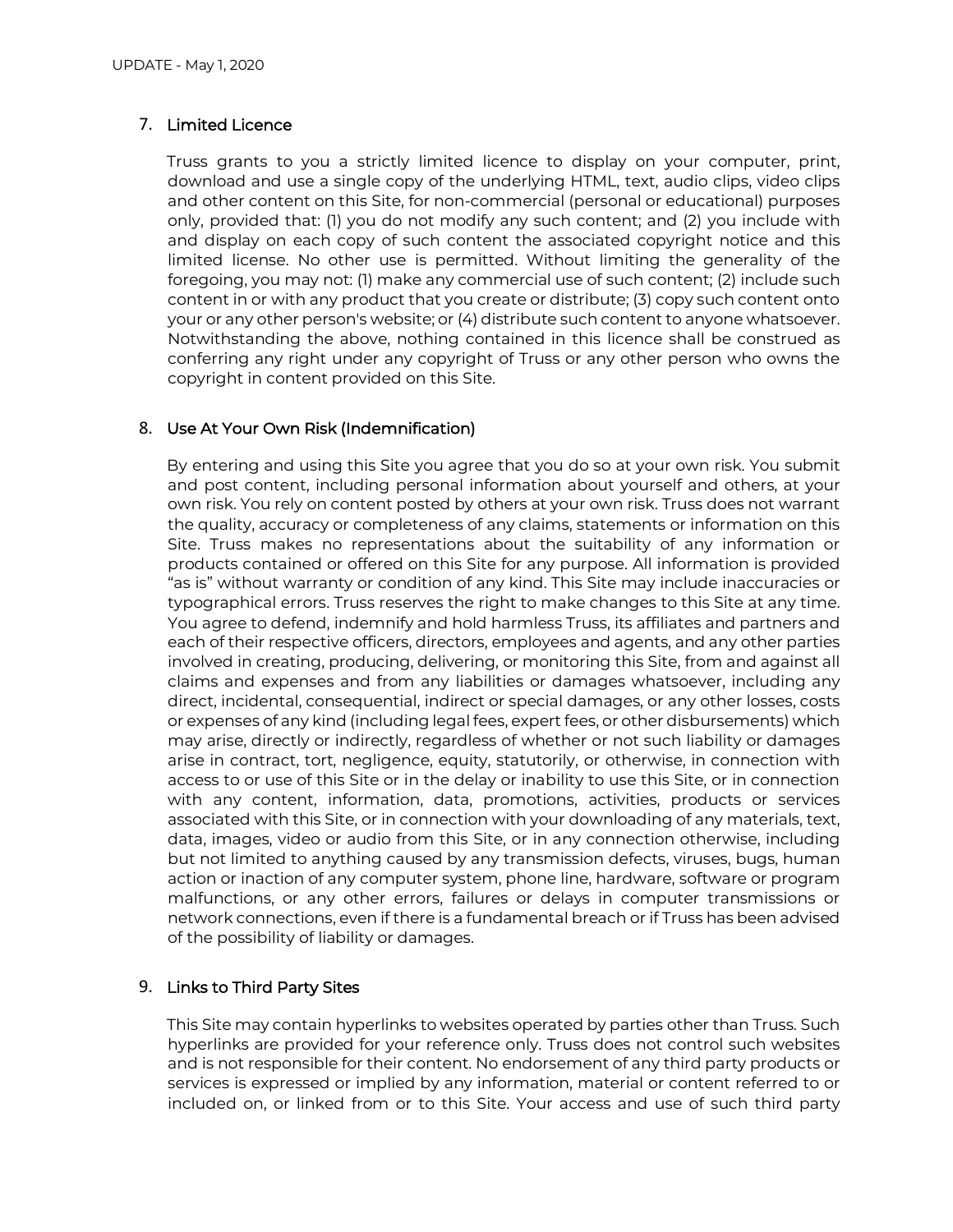websites, including information, material, products and services therein, are solely at your own risk. Truss's Privacy Policy is applicable only with respect to this Site. You agree to review the privacy policy of any third party website before disclosing your personal information on that website.

### 10. Submissions

Truss welcomes your comments about this Site. Truss pays its agencies and suppliers to come up with creative ideas, so please don't submit any creative ideas, suggestions or materials (other than those specifically requested on this Site). Truss will not accept or consider them. If you didn't read the previous sentence (or choose to ignore it) and you submit your creative ideas, suggestions or materials anyways, you agree not to assert any ownership right or legal right to or control over your submission (including, but not limited to, copyright, trademark, moral rights, or implied contractual rights) and you waive the right to receive any financial or other consideration in connection with such unsolicited submission including, but not limited to, an acknowledgment or credit.

#### 11. Governing Law

This site is controlled by Truss/HEXO CIB and operated by Truss Beverage Co. on its behalf. This Site is intended to be viewable by residents of Canada that are legal age only. The laws of Canada applicable therein shall govern the content on this Site including these disclaimers and terms and conditions, without giving effect to any principles of conflicts of law.

## TERMS AND CONDITIONS FOR THE PROVISION OF PRODUCTS AND SERVICES BY TRUSS

In addition to the Terms of Use above, you agree to the following terms and conditions governing the offering by Truss of the Products and Services available on this Site, where applicable:

- 1. Truss agrees to provide the products (the "Products") and/or perform the services (the "Services") described on this Site (if any) in accordance with the provisions hereof and as set out in an applicable order form ("Order Form").
- 2. Truss shall have the sole right to supervise and direct the performance of the Services and shall in all respects act as an independent contractor.
- 3. Truss shall be paid for the Products and/or the Services in accordance with the terms set out on this Site or on the Order Form delivered to you electronically, in response to your Request for Products/Services.
- 4. Truss represents and warrants to you that it shall carry out the Services in a workmanlike manner using reasonable care and diligence and, that at the time title passes, you will have good and clear title to the Products being sold hereunder, free and clear of all liens and encumbrances. All Products provided to you shall have such warranty, if any, as the manufacturer thereof provides. Truss's sole responsibility under any such warranty will be, at Truss's option, to either repair or replace any Products which fail during the warranty period due to a defect in workmanship and/or material. The above warranty is contingent upon proper use of the Products in accordance with the published specifications with respect to such Products.